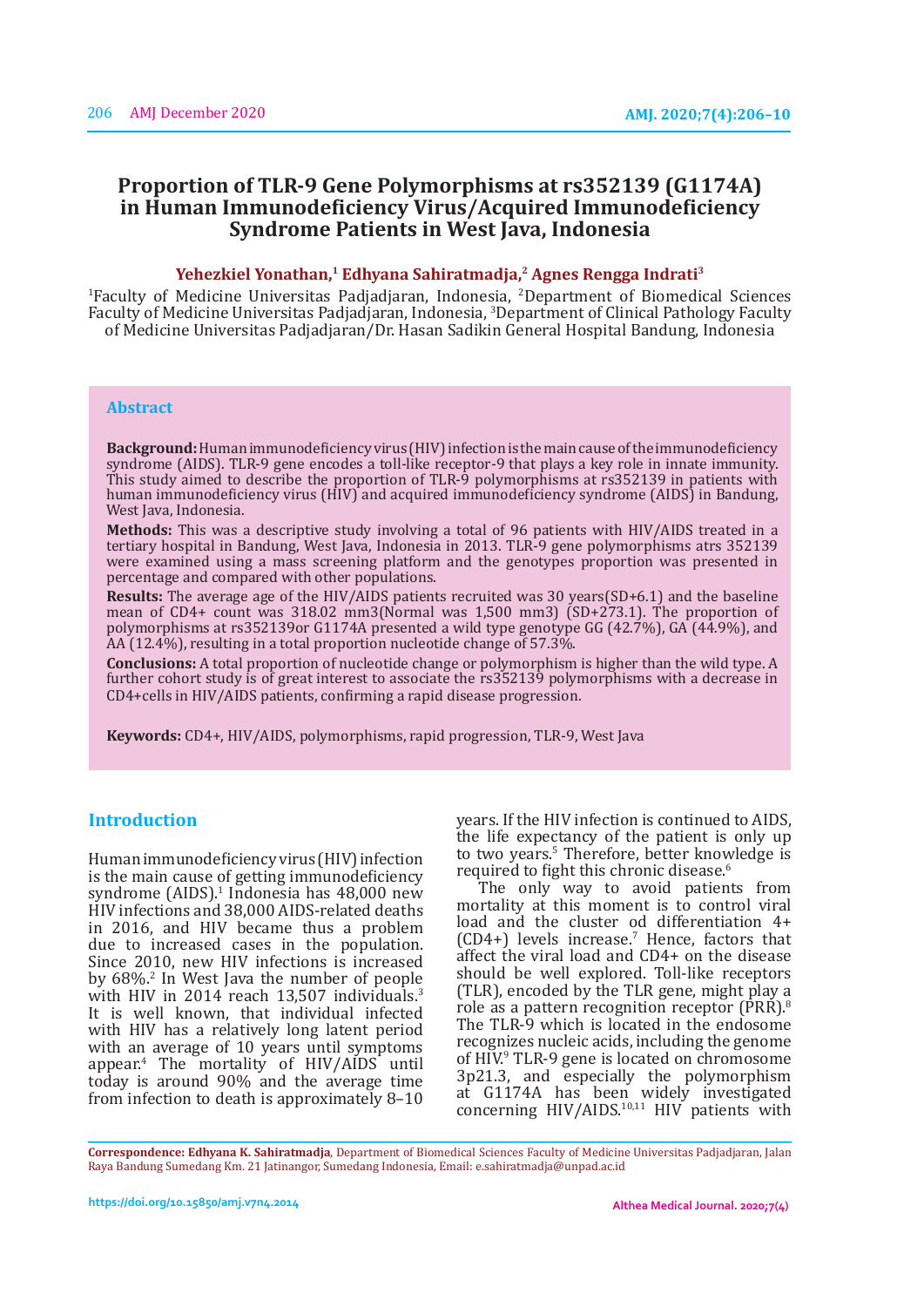|                                  | $\epsilon$     |                |  |
|----------------------------------|----------------|----------------|--|
|                                  | Total $(n=87)$ | Proportion (%) |  |
| Gender $(n=87)$                  |                |                |  |
| Male                             | 73             | 83.9           |  |
| Female                           | 14             | 16.1           |  |
| Injected Drug Users (IDU) (n=87) |                |                |  |
| <b>IDU</b>                       | 53             | 60.9           |  |
| Non-IDU                          | 34             | 39.1           |  |
| Tuberculosis (n=85)              |                |                |  |
| Tuberculosis                     | 4              | 4.7            |  |
| Non-Tuberculosis                 | 81             | 95.3           |  |

|  |  | Table 1 Clinical Characteristic of HIV/AIDS Patients in West Java |  |  |  |  |
|--|--|-------------------------------------------------------------------|--|--|--|--|
|--|--|-------------------------------------------------------------------|--|--|--|--|

TLR-9 gene polymorphisms have an increase in viral load and a decrease in CD4+.10 This study aimed to explore the proportion of the TLR-9 gene polymorphisms at rs352139 among HIV/AIDS patients.

## **Methods**

The design of this study was a retrospective descriptive cross-sectional study. A total of 96 HIV/AIDS patients were recruited from West Java in 2013 of whom the injecting drug use (IDU) community was involved from Garut,

Bogor, Tangerang, Depok, Sukabumi, Cianjur, and Bandung.

Blood from the vein was collected in 3 ml EDTA tubes and stored in cold conditions (+4) before being sent to Bandung, West Java, Indonesia, where DNA was isolated according to the manufacturer's protocol (QIAamp DNA Blood Mini Kit, Cat No.51104, Qiagen). Polymorphisms in the TLR-9 gene at rs352139 (G1174A) were examined by the Golden Gate® Genotyping Assay for VeraCode®/ BeadXpressIllumina®. The machine used in this study screened 96 participants in each



## **Figure 1 Proportion of Polymorphisms TLR 9 rs352139 in West Java Using Illumina's GenomeStudio®**

Note: Each dot represents individual genotypes in one plate for 96 people. The pink area is designated as GG genotype (wild type), the purple area is GA, the blue area is GG, respectively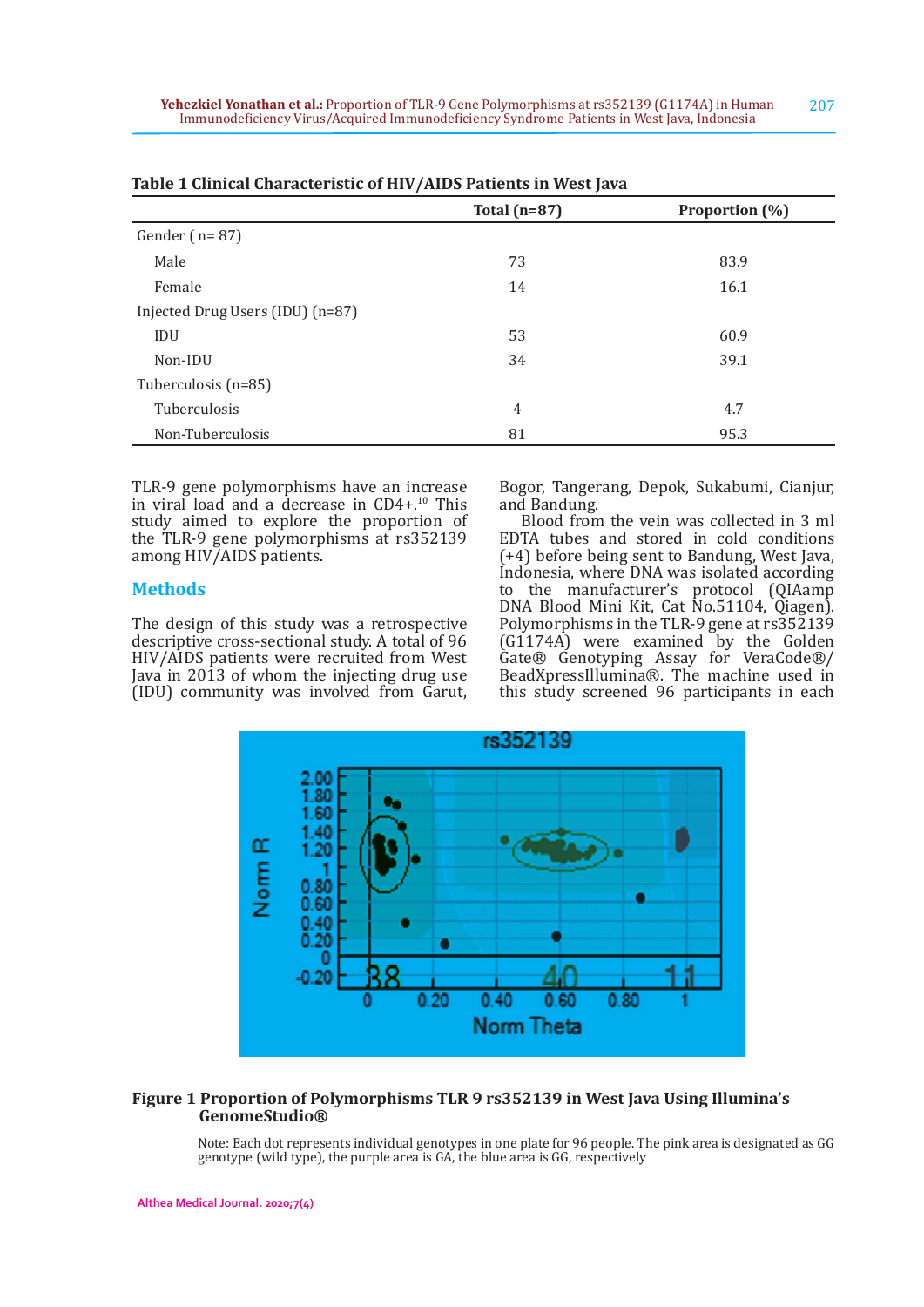| <b>Population</b> | Genotype (%) |           | Allele $(\% )$ |      | <b>Study on</b> | <b>P-Value</b>             | *P-value        | <b>Reference</b> |                                          |
|-------------------|--------------|-----------|----------------|------|-----------------|----------------------------|-----------------|------------------|------------------------------------------|
|                   | GG           | <b>GA</b> | AA             | G    | A               | disease                    |                 |                  |                                          |
| West Java         | 42.7         | 44.9      | 12.4           | 65.2 | 34.8            | HIV/AIDS                   |                 |                  | Present study                            |
| Indonesia         | 11           | 52        | 37             | 37   | 63              | Tuberculosis<br>vs Control | GG<br>(0.00222) | 0.17             | Kobayashi K, et al. <sup>12</sup>        |
|                   | 12.1         | 41.6      | 46.3           | 32.9 | 67.1            |                            | G(0.0489)       |                  |                                          |
| Vietnam           | 10.1         | 45.3      | 44.6           | 32.8 | 67.2            | Tuberculosis<br>vs Control | GG(0.239)       | 0.65             | Kobayashi K, et al. <sup>12</sup>        |
|                   | 8.8          | 40.2      | 51             | 28.9 | 71.1            |                            | G(0.127)        |                  |                                          |
| China             | 20.5         | 35        | 35             | 44.5 | 65              | Tuberculosis               |                 | 0.98             | Yang Y, et al. <sup>13</sup>             |
|                   | 12.2         | 53.8      | 34             | 41.1 | 58.9            | vs Control                 |                 |                  |                                          |
| Mexico            | 21.1         | 53.3      | 25.6           | 47.8 | 52.2            | Tuberculosis<br>vs Control | GG(0.01)        | 0.73             | Torres-García D.<br>et al. <sup>14</sup> |

**Table 2 Comparative Frequency Distribution of TLR-9 rs352139 Genotype in Different Populations**

plate and detect up to 48 SNPs. In short, DNA was activated to bind paramagnetic samples, and hybridization was followed according to the manufacturer's protocol. The microbead code was identified and a fluorescent signal was detected (BeadXpress® Reader). During the scan, the laser beam penetrated the digital writing to produce unique codes. Data were generated and analyzed (Illumina's GenomeStudio®). The distribution of each allele and genotype of each number was counted for frequency and compared with published global frequencies.

The study protocol was approved by the Research Ethics Committee of Universitas Padjadjaran, Bandung, Indonesia (no. 949/ UN6.KEP/EC/2018). The data was presented in proportion.

### **Results**

In total, 96 participants of IDUers from the West Java area were included in this study. However, only 89 participants had complete data of genotyping, and only 87 participants had complete clinical data, consisting of 73 males (83.9%) and 14 females (16.1%). Among them, there were 53 participants (60.9%) who regularly used injected drugs and 4 participants (4.7%) who had tuberculosis (Table 1). The mean age among HIV patients was 30 years old  $(SD + 7 - 6.1$  years).

As expected, the mean CD4+ count among HIV patients was low which was 318.02 mm3 (SD  $\pm$  273.1). The normal CD4+ count was 1500 mm<sup>3</sup> . The proportion of rs352139 showed the genotype frequency of GG, GA, and

AA as 42.7%, 44.9%, and 12.4%, resulting in a total proportion nucleotide change of 57.3% (Figure 1). The allele proportion of G was 65.2% and for A was 34.8%.

### **Discussion**

AIDS is an immunosuppressive condition caused by HIV. The HIV/AIDS is closely related to various opportunistic infections, secondary neoplasms, and certain neurologic manifestations due to HIV infection. The virus targets CD4+ cells and thus CD4+ levels below 200 cells/ul are associated with HIV infection that later develops into AIDS.<sup>15</sup>

The TLR-9 is a pattern-recognition receptor (PRRs) which is innate immune response that play a role in the first defense against the virus.<sup>9</sup> Polymorphisms in TLR-9 have an important role in the progression of HIV/ AIDS; it increases the clinical progression of the disease.10 To better knowledge of TLR-9 polymorphisms, the proportion of the TLR-9 gene among HIV/ AIDS patients should be revealed. A study by Skevakiet al.<sup>10</sup> has shown that there are two SNPs in the TLR-9 gene that play a key role in nucleotide change at rs352140 or A1635G, and at rs352139 G1174A, as those polymorphisms have a role in HIV/AIDS clinical progression.10 Since only one polymorphisms data available in our study, we can only describe the proportion of TLR-9 rs352139 gene among HIV/AIDS patient in West Java, Indonesia

The proportion TLR-9 rs352139 gene polymorphisms among HIV/AIDS patient has not been reported in many studies,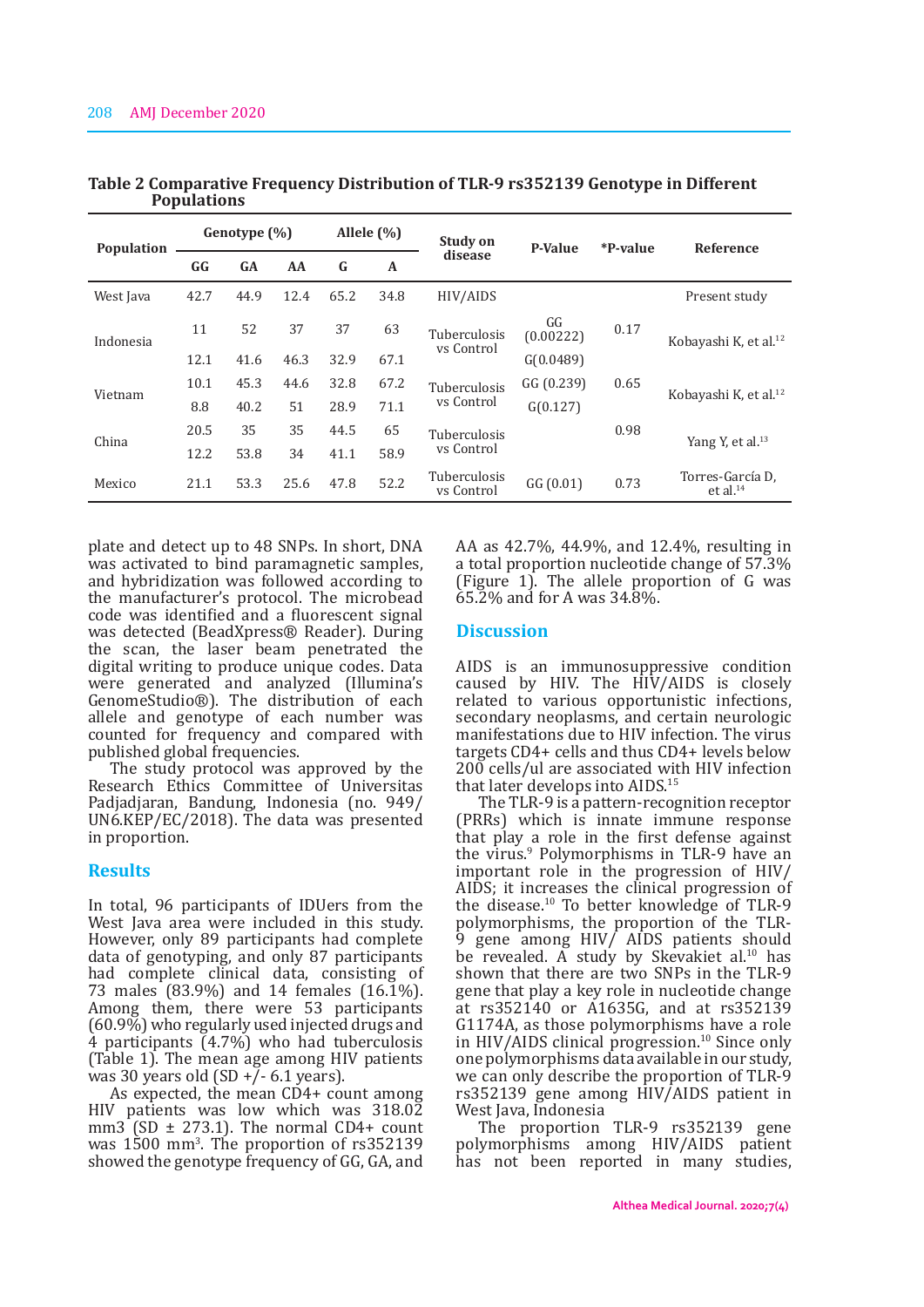only one data from the previous study that represent the frequency of this gene. However, studies on Tuberculosis exploring TLR-9 rs352139 gene polymorphisms have shown genotype frequency variation in different populations as shown in Table 2. The total proportion of polymorphisms in our study has shown a similar result from published data  $(46.42\%)^{10}$ , suggesting that TLR-9 rs352139 polymorphisms might have a role in HIV/AIDS rapid progression. However, the prevalence of the TLR-9 rs352139 gene has been shown differently with several tuberculosis studies in Vietnam, China, and Indonesia, and Mexico (Table 2).

TLR-9 single nucleotide polymorphism (SNP) at rs352139 is located in the intronic region of TLR-9. Introns do not play a role in DNA synthesis. Interestingly, in TLR-9 polymorphisms, the intron region might influence the HIV/AIDS disease. The presence of G and C alleles is associated with the down regulation of TLR-9 expression at the transcription level. Conversely, the presence of allele A induces TLR-9 regulation.<sup>14</sup> The mechanism of the interaction between HIV-<br>1 and TLR-9 polymorphisms remained and TLR-9 polymorphisms remained poorly understood. Several hypotheses have been described; one of the hypotheses is when the reverse transcription phase in viral replication, HIV-1 producing dsDNA containing CpG motives. This is transferred from the cytoplasm to the nucleus and integrated into the host cell genome. Since TLR-9 is located in endosomal cells, debris that is phagocyted from HIV-1 cells, contain pro-viral DNA that activates macrophages through TLR-9. The activated TLR induces the production of proinflammatory cytokines and modulates viral DNA who integrated into the cells genome to replicate. This process causes HIV replication to increase and will decrease in CD4 + levels. TLR-9 stimulation via CpG also induces IP10 production from plasmacytoid dendritic cells, monocytes, and B cells. IP10 is elevated in HIV infections and associated with immune activation, plasma viral load, and CD4 decline.16,17 TLR-9 can also be stimulated by CpG DNA from bacteria and microbial translocation and plasma levels from bacterial DNA both increase in HIV patients and correlate with immune activation.<sup>17</sup> The CpG genome of HIV plays a role in the latency of the disease.18 Normally, without polymorphisms, TLR-9 will recognize and or target the CpG genome of HIV, thereby reducing the level of CpG, but on the polymorphisms of TLR-9, this doesnot happen.<sup>19</sup> From the hypothesis, these

The study was only able to detect one type of polymorphism, which is rs352139. The complete data of TLR-9 polymorphisms and correlation study between the TLR-9 rs352139 gene and HIV/AIDS is needed in the future study. The distribution of TLR-9 polymorphisms in the larger population in West Java has not been conducted. Therefore, further studies need to include a control group.

In conclusion, total polymorphisms in our study are higher than the wild type and shows similar results from the previous study in Mexico and NCBI gene bank. However, the proportion is different from other study in Indonesia, Vietnam, and China. A further cohort study is of great interest to associate the rs352139 polymorphisms with a decrease of CD4+cells in HIV/AIDS patients, confirming a rapid disease progression.

# **References**

- 1. Sharp PM, Hahn BH. Origins of HIV and the AIDS pandemic. Cold Spring Harb Perspect Med. 2011;1(1):a006841.
- 2. UNAIDS. UNAIDS data 2017. 2017 [cited 2018 August 29] Available from https:// www.unaids.org/sites/default/files/ media\_asset/20170720\_Data\_book\_2017\_ en.pdf
- 3. Pusat Data dan Informasi Kementrian Kesehatan RI. Infodatin: situasi dan analisis HIV AIDS. Jakarta: Pusat Data dan Informasi Kementerian Kesehatan RI; 2014
- 4. Siliciano RF, Greene WC. HIV latency.<br>Cold Spring Harb Perspect Med. Perspect Med. 2011;1(1):a007096.
- 5. Nicholas JB, Shelley AG, Michael SB, Aaron G, Mary LWP. HIV infection and AIDS workup. New York: Medscape; 2017 [cited 2018 August 29] Available from: https://emedicine.medscape.com/ article/211316-work.
- 6. Deeks SG, Lewin SR, Havlir DV. The end of AIDS: HIV infection as a chronic disease. Lancet. 2013;382(9903):1525–33.
- 7. Maartens G, Celum C, Lewin SR. HIV infection: epidemiology, pathogenesis,<br>treatment, and prevention. Lancet. prevention. Lancet. 2014;384(9939):258–71.
- MacKelprang RD, Bigham AW, Celum C, DeBruyn G, Beima-Sofie K, John-Stewart G, et al. Toll-like receptor polymorphism associations with HIV-1 outcomes among sub-Saharan Africans. J Infect Dis.